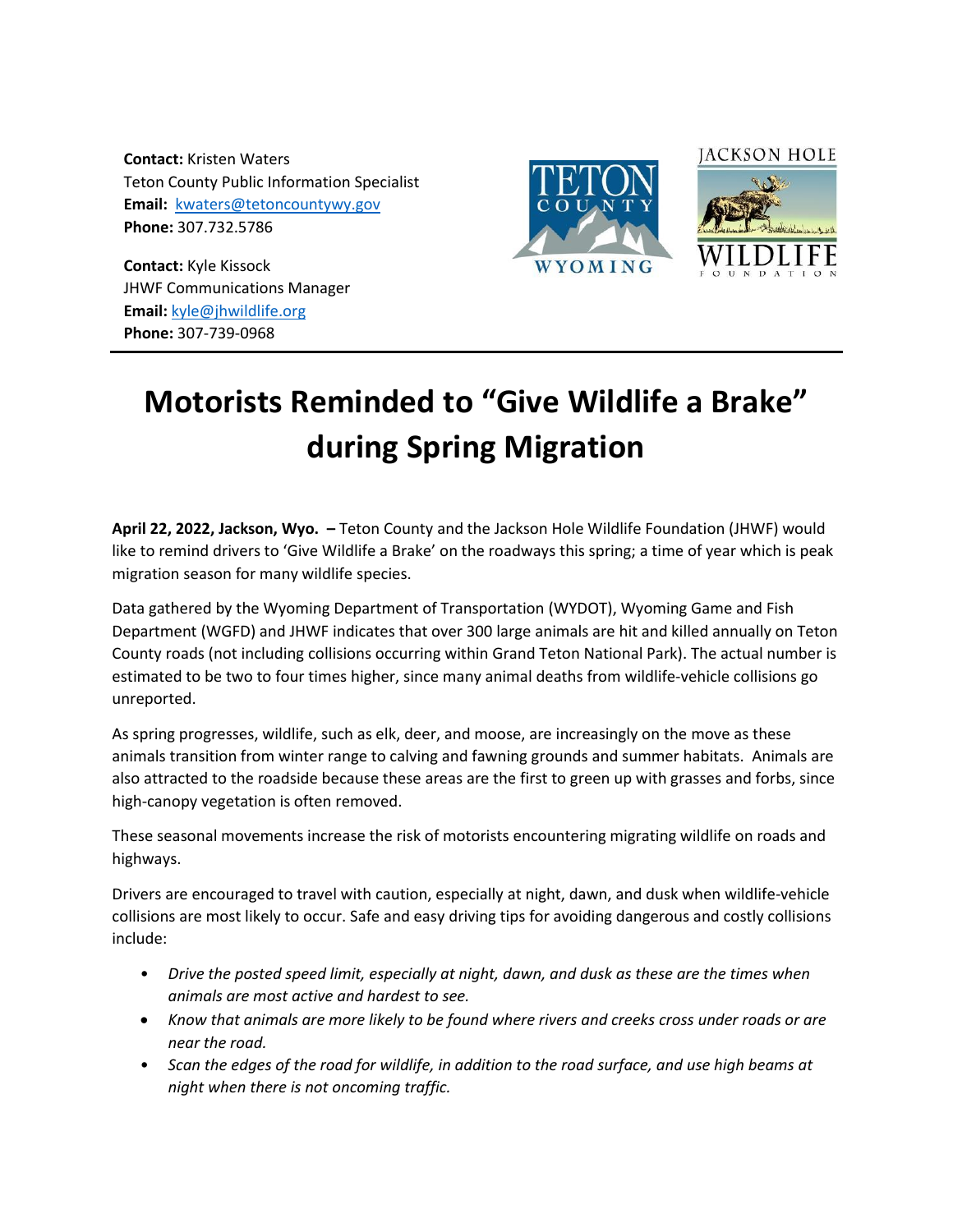- *When an animal crosses the road, look for and expect other animals to follow.*
- *If an impact is inevitable, do not swerve. Try to release your brakes just at the moment of impact, this will scoop the front of the car up and help prevent the animal from coming over the hood of the car.*
- *Watch for other motorists' behavior. Braking and flashing lights may indicate animals on the roadway.*
- *If you do have a collision with an animal, pull completely off the highway on the shoulder. Call 911 if there are any injuries to you or passengers, if the vehicle is unsafe to drive, or if the animal needs to be euthanized. If damage was minimal, please still report the collision to the Jackson Hole Wildlife Foundation's wildlife-vehicle collision database at 307-739-0968.*

## **Wildlife-Vehicle Collision Mitigation Successes in Teton County**

- As part of a \$130 million construction project on South Highway 89/191 beginning in 2017, six underpasses for wildlife, as well as "funnel fencing," are under construction south of the Town of Jackson. Although the project is not yet complete, preliminary data suggests new funnel fencing and underpasses installed on this project have already played a role in [reducing wildlife](https://jhwildlife.org/where-does-the-chicken-cross-the-road-thoughts-on-the-things-we-wouldnt-know-without-your-help/)[vehicle collisions.](https://jhwildlife.org/where-does-the-chicken-cross-the-road-thoughts-on-the-things-we-wouldnt-know-without-your-help/) Despite the recent reduction in collisions, drivers should remain alert for wildlife on the roadway in this area**, especially at the funnel fencing terminus near Melody Ranch and areas south of the WYDOT offices while fencing is being completed**.
- In 2019, a Teton County tax ballot initiative providing \$10 million in funding for the construction of local wildlife crossings passed with nearly 80% community support. In 2020, the Teton County Commission voted to allocate \$3 million of this funding towards wildlife underpasses and funnel fencing associated with the Highway 22/390 Snake River Bridge replacement, which has an expecte[d completion date of 2025.](https://visualmedia.jacobs.com/WYDOTSnakeRiverBridge/#boards-1-15) Remaining funds will be allocated toward future wildlife crossing mitigation projects delineated in the [Teton County Wildlife Crossings Master Plan.](https://tetoncountywy.gov/DocumentCenter/View/7127/061218_TCWildlifeCrossing-Action-Summary?bidId=)

## **View the Most Recent Wildlife-Vehicle Collisio[n Hotspot Maps](https://jhwildlife.org/our-work/give-wildlife-a-brake/) for Moose, Elk, and Deer**

• Wyoming Highway 390 (Moose-Wilson Road) is well-known for wildlife-vehicle collisions, especially with moose. Not only are moose large and difficult to see at night, but they are also beloved on the West Bank, which makes moose-vehicle collisions even harder to bear. Recently, WYDOT, the Teton Conservation District, Teton County and the Jackson Hole Wildlife Foundation teamed up to purchase and install replacement signs for the four decommissioned radar speed signs on WY-390.

## **About the Jackson Hole Wildlife Foundation's Give Wildlife a Brake Program**

Since 1996, the JHWF has introduced a variety of measures to reduce wildlife-vehicle collisions on Teton County highways, including community outreach, strategic partnerships, and the purchase of signs and other mitigation measures.

JHWF's [Give Wildlife a Brake program](https://jhwildlife.org/our-work/give-wildlife-a-brake/) partners with WYDOT, WGFD, Teton County, Grand Teton National Park and others to install radar speed signs and wildlife warning signs to protect wildlife in